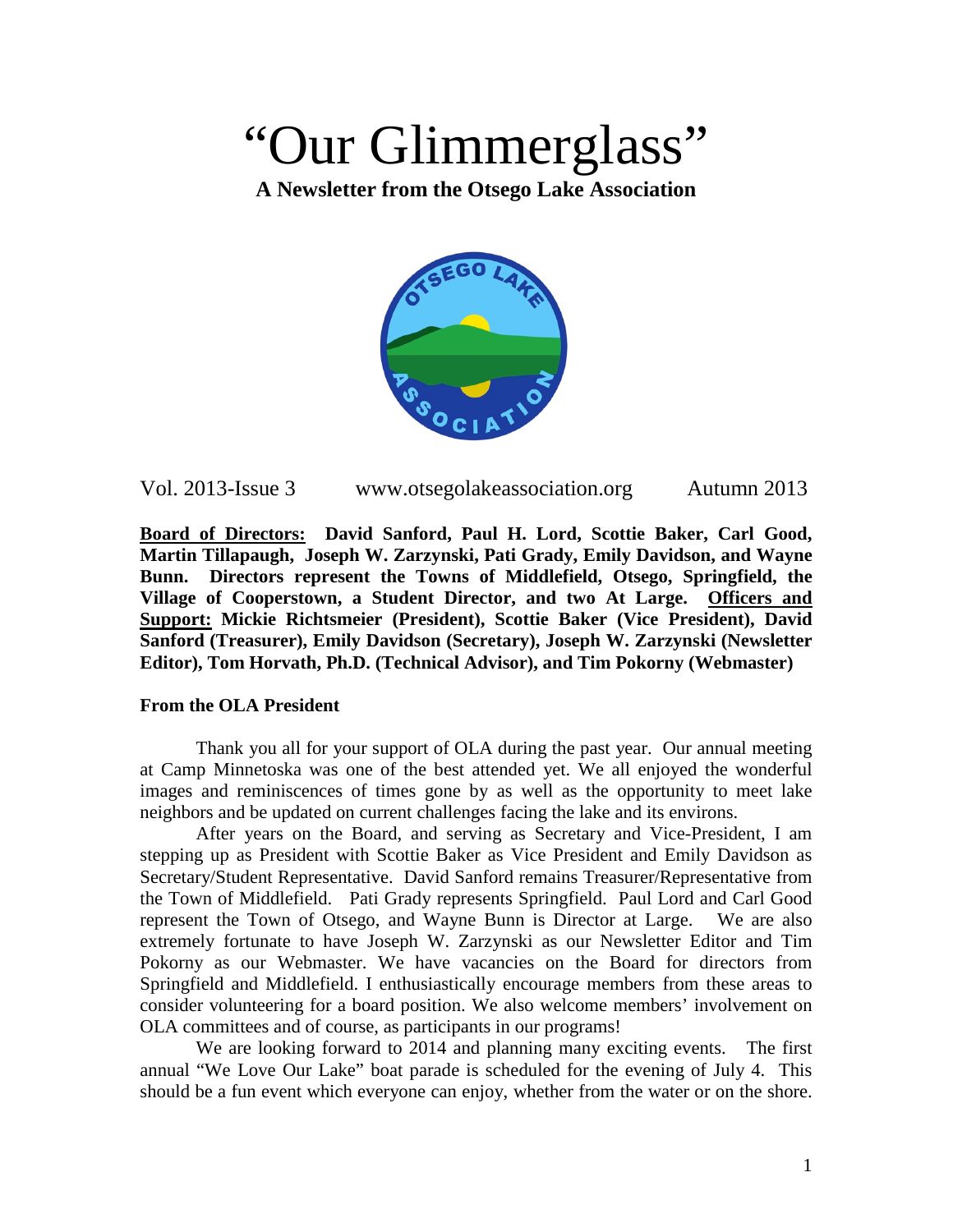Our annual meeting is tentatively scheduled for August 9, and will focus on another area of historical interest as well as providing an educational session on the state of the lake. More information will follow in the Spring Newsletter. A membership application for the 2014 season will also be included in that newsletter; however, we welcome donations at any time of the year!

This is a crucial time for Otsego Lake. Our newsletter highlights some of our current projects and also areas of intense concern. Please take time to read the newsletter and to check out our website. I speak for the entire OLA Board in thanking you for your ongoing support in preserving and protecting our Glimmerglass through the OLA. Sincerely,

Mickie Richtsmeier (President, Otsego Lake Association)

### **Otsego Lake Association Website**

By Tim Pokorny (OLA Webmaster)

After many years of dedicated OLA website design it was time for Burr Southworth to put down the computer mouse and retire from his duties. We should all be thankful for the many hours he volunteered to keep our website updated. With that being said we have an informative website (www.otsegolakeassociation.com) right now but as with anything there's room for improvement. I've been making some changes including a "news" section for those interesting topics happening in and around our lake and an "upcoming events" section both located on the homepage. On the "Who we are?" page you might notice some recent changes to our board of directors including long time President Wayne Bunn stepping down from his duties. As always there's a downloadable application form on the "Application" page for new members, members who missed the annual meeting, and past members who may have been absent for a few years. Visit our "Documents" page to keep up with our board meetings minutes, member meeting minutes, treasurer's report, past newsletters, and much more. Keep checking back with the website as small changes are being made monthly. Within the next year there should be a few select pages of a new modern OLA website to keep members and non-members informed on what's going on in and around Otsego Lake. Happy browsing.

**HELP OTSEGO LAKE by providing ACCOMMODATIONS FOR SUNY-ONEONTA 2014 SUMMER INTERNS.** These interns will work at the Otsego Lake Boat Inspection Stations that are our best defense against the threat of invasive species. If you think you can help, please contact: Mickie Richtsmeier (mickierich@stny.rr.com).

#### **Report on the 2013 OLA Annual Meeting**

Saturday, August 17, 2013 was the annual meeting of the Otsego Lake Association. If you were unable to attend, here is a report. The meeting was held at the historic Camp Minnetoska, formerly the old Girl Scout Camp, at 759 Hwy 31 in Cooperstown. Thanks to the Clark Foundation for providing the meeting venue. Approximately 100 people attended to hear and see "A Morning of Lake Reminiscences and Nostalgia." This was one of the largest crowds to ever attend an OLA annual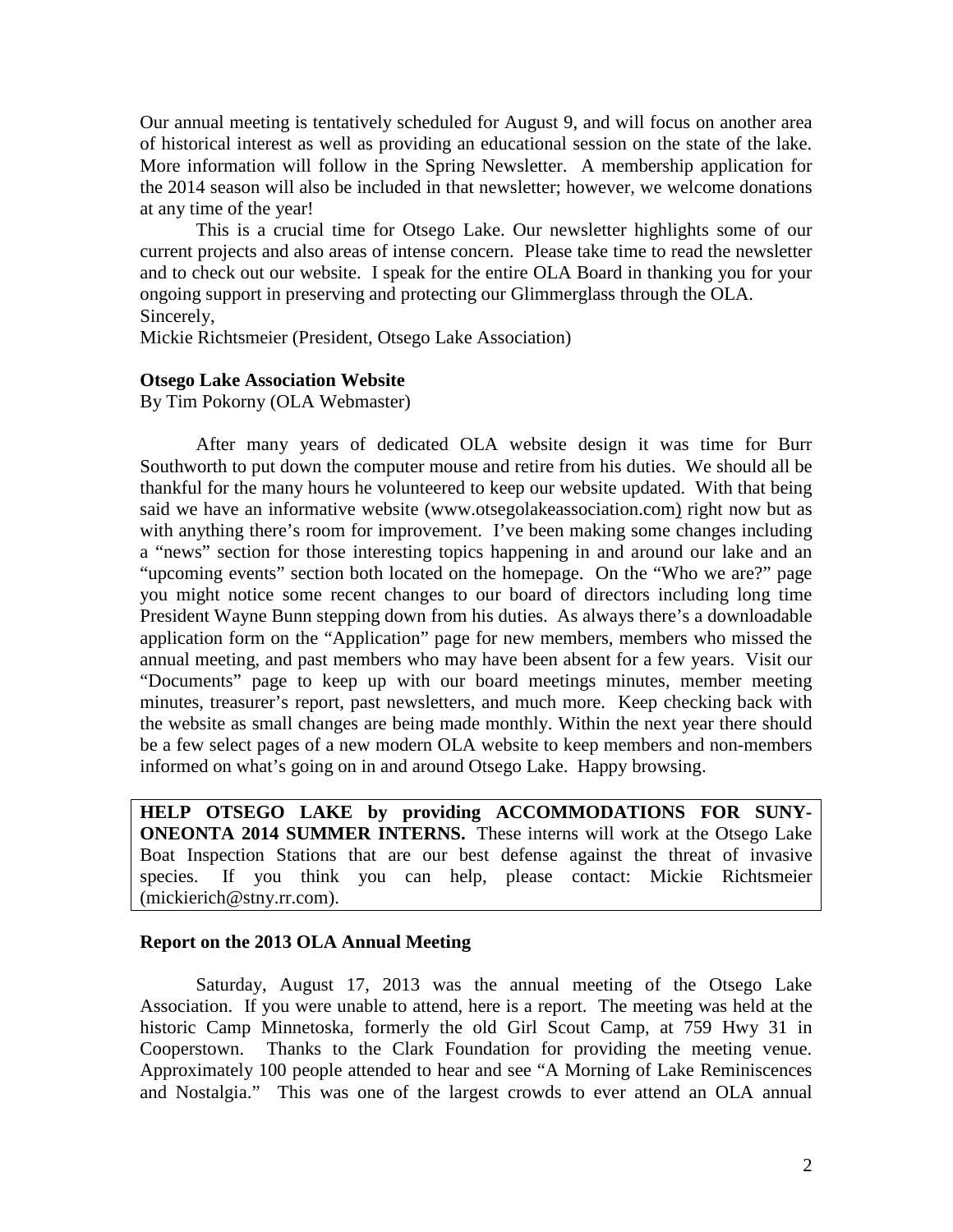meeting. The meeting started at 8:30 am with complimentary coffee and breakfast treats, followed by a formal OLA meeting and programs. The following is an edited version of Secretary Mickie Richtsmeier's minutes from the meeting:

The Otsego Lake Association 2013 Annual Meeting was called to order by President Wayne Bunn**.** Wayne welcomed all in attendance and introduced the Board of Directors. The board members present were Scottie Baker, Wayne Bunn, Mary Crumenthal, Pati Grady, Paul H. Lord, Carolyn Mook, Mickie Richtsmeier, David Sanford, Carl Good, and Joseph W. Zarzynski.

**Treasurer's Report** – Treasurer David Sanford reported that our current balance was approximately \$16,000 including the buffer strip fund.

**Election of President & 4 Directors -** Wayne Bunn presented the following nominations for the slate of officers:

Nominated: President – no nominee

Director (Otsego) – Scottie Baker

Director (Springfield) – Pati Grady

Director (Middlefield) – David Sanford

Director (Cooperstown) – Martin Tillapaugh

Since there were no nominations from the floor, it was moved and seconded that the secretary cast one vote for acceptance of the slate.

**Special Announcements, Photo Contest Winners, & Lake Citizen Award -** Wayne gave **"**Special Thanks" to the Clark Foundation, NYSHA, CGP, OCCA, Cynthia Falk, Suzan Friedlander, Richard Duncan, Paul Lord, Will Walker, Chobani, Stagecoach, Price Chopper, and Otesaga for their contributions to the program. He also recognized Pati Grady who chaired the event and her team of board members (among others - Carolyn Mook, who organized the food, and Mickie Richtsmeier, who organized the silent auction).

Wayne reminded the group about our OLA Website: [www.otsegolakeassociation.org](http://www.otsegolakeassociation.org/) and that our E-Mail addresses of OLA members are used only for newsletters and announcements.

Attendees were encouraged to purchase OLA merchandise and to take advantage of membership applications that were available from the treasurer. Wayne also encouraged the membership to support the silent auction.

Mickie took the opportunity to recognize the individuals and businesses who donated to the silent auction: Natura Productions/Scottie Baker, Doubleday Cafe, Cooperstown Wine & Spirits/Andrew Oberriter, Ann Kiehm, David Kiehm, Mt. Wellington Market/Will Gibson, Joseph W. Zarzynski, Lake Classic Outfitters/Blue Mingo Grill, Firehouse Market Gourmet and Gift, Otsego Golf Club, Otesaga Resort Hotel, Cooperstown Gift Bags, Paul H. Lord and the BFS, the Gradys, and Richtsmeiers.

**The Otsego Land Trust/Otsego Lake Association Photo Contest Winners**  were recognized by Wayne. The youth winner was Lizzy Falk who won four tickets on the *Glimmerglass Queen* and a one year membership in the OLA. Donna Greene was the winner in the amateur category and was given a guided tour of Otsego Lake on the BFS barge. Sam Ross won in the professional category and was given a gift certificate to the Blue Mingo and a copy of Richard Duncan's book—*Otsego Lake: Past and Present*.

**The OLA Lake Citizen Award** went to Doug and Donna Greene for the design and construction of wetlands for storm water run-off at their home in Pierstown.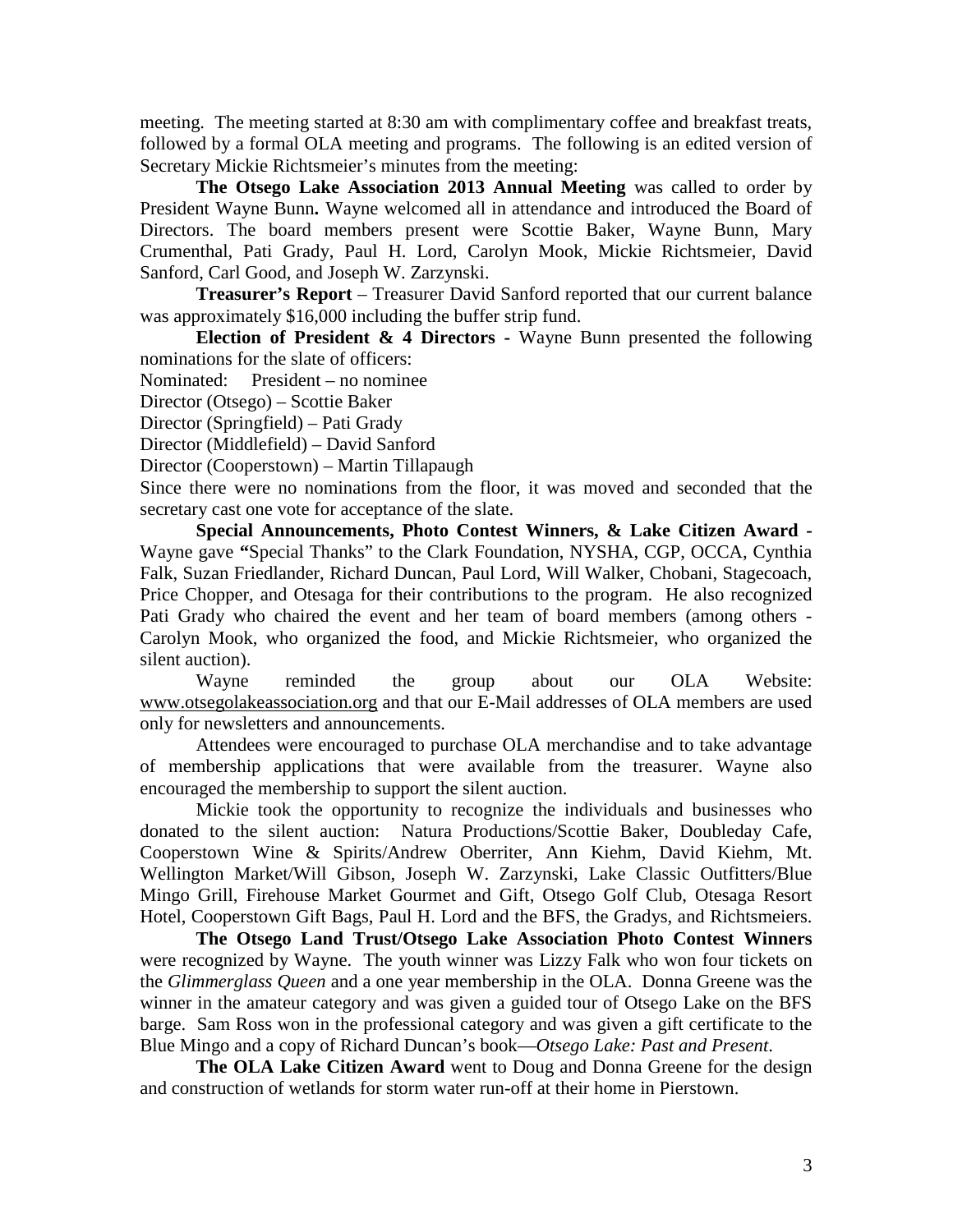Carol Seaver requested an opportunity to speak about **the NYSDOT Project on**  West Lake Road. She told the group that her property was one of three camps above 5 Mile Point that the State plans to demolish for repair of Rte. 80. She reported that there will be legal issues about this, but that her purpose in speaking to OLA was to bring the State's design plan to the attention of the public. Carol raised concerns about the stripping and filling of the shoreline with no long-term sustainable plan for landscaping/erosion. She raised concerns that choices were being made for financial rather than ecological reasons.

A motion was made by Springfield Director, Mickie Richtsmeier, seconded, and unanimously passed that **the Town of Springfield repass a No Wake Zone Law with no Sunset Clause.** This would be to replace a previous no wake zone law that had expired and would be in keeping with the other municipalities around the lake.

**Proposed Otsego County Invasive Species Transport Law –** Paul H. Lord made a motion that it would be illegal to move any living invasive species material by boat and trailer in Otsego County. The motion was seconded and unanimously passed after a discussion about the lack of local legislation to address concerns regarding the spread of such invasive species as water chestnuts.

**Award to President Wayne Bunn -** Paul H. Lord called for a point of order, at which time he surprised Wayne with a framed certificate thanking him for his longest served presidency of the Otsego Lake Association (2008-2013). The certificate also recognized Wayne's development of programs with relevancy to lake residents. Scottie then presented Wayne with a special OLA T-shirt and Mickie also presented him with a framed vintage lake postcard. The membership expressed their appreciation for Wayne's service with a warm round of applause!



 Paul H. Lord (right), an OLA board member at the 2013 annual OLA membership meeting, presents outgoing OLA President Wayne Bunn (left) with gifts of appreciation. Wayne served as president from 2008-2013 (Photo courtesy of Paul Donnelly).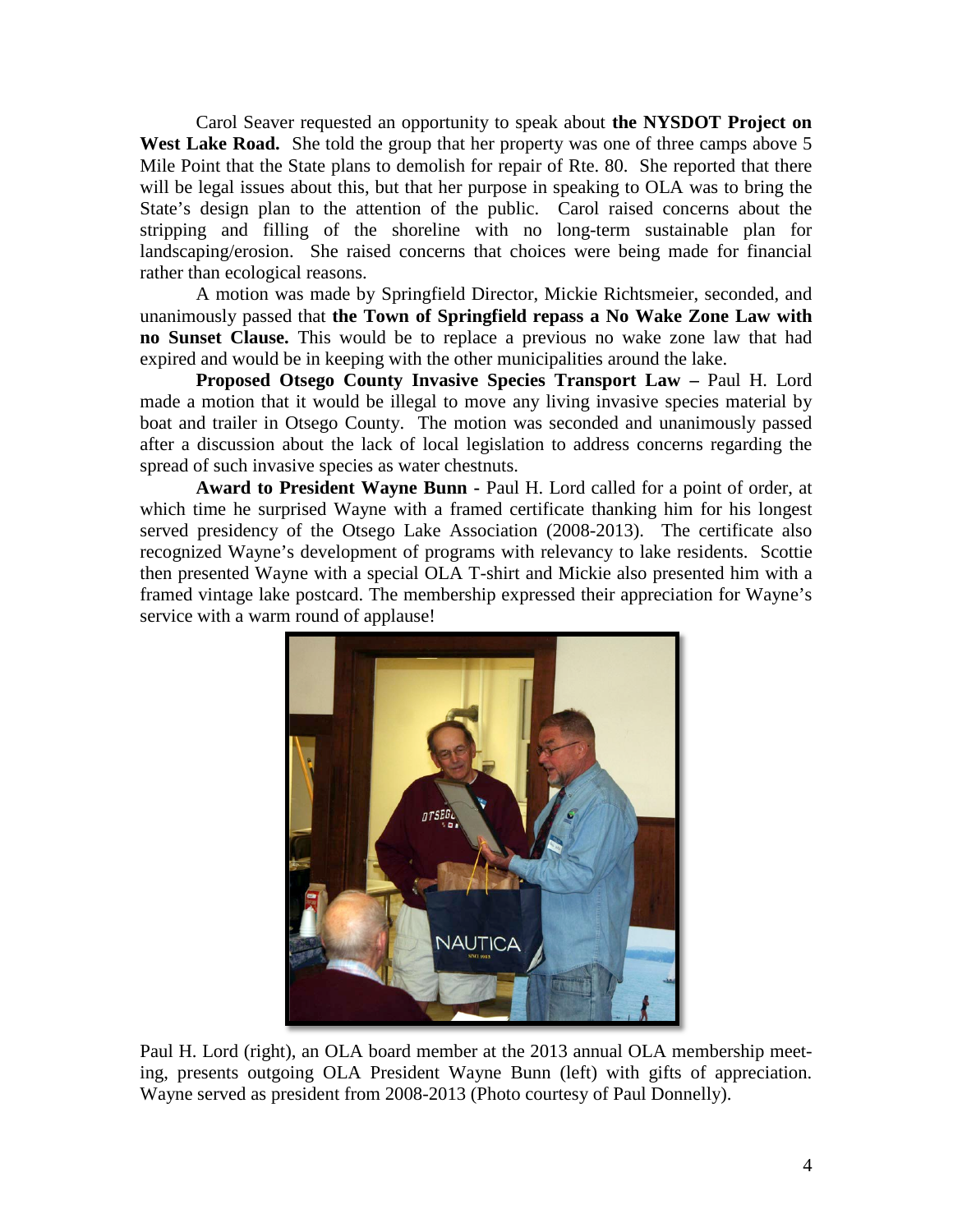**The program – "Otsego Lake Nostalgia and Reminiscing" - began with a great slide presentation of Historic Camps** compiled by Cynthia Falk (Cooperstown Graduate Program) with **Contemporary Views** by photographer, Richard Duncan. This was followed by a presentation on **Overnight Children's Camps** by Sue Friedlander, Museum Consultant. After Sue's presentation, Wayne opened the floor for people who shared many personal reminiscences and old photographs.

Wayne reminded folks there were stations to sign up for **Otsego Lake Oral Histories** with Will Walker (CGP) as well as examples of dive equipment and video of **Underwater Archaeological Finds** by Paul H. Lord (BFS Volunteer Dive Team), and a photo scanning station with Sue Friedlander. Everyone was encouraged to explore these.

#### **Departing OLA Personnel and New Ones Come on Board**

Wayne Bunn has retired as the OLA President. Mickie Richtsmeier, who previously served as vice president and secretary, has replaced Wayne. Emily Davidson, a SUNY-Oneonta student, is the OLA's new student board member and also is the OLA's new secretary. Regrettably, two longtime board members, Carolyn Mook and Mary Crumenthal, have recently retired. Wayne Bunn has agreed to come onto the board as a director. We want to thank the recent retirees for their dedicated service to the OLA. There is a list all the current officers, board members, and other key OLA personnel on page one of the newsletter.

#### **A New Reason to Fight AIS Spread: Waiting on Ecosystem Adaptations** By Paul H. Lord

Folks who really do love our Lake sometimes wonder aloud about the point of our efforts to protect Otsego Lake from aquatic invasive species (AIS). After all, "They are coming anyway." Certainly the history of invasive species spread supports their contention, but there are good reasons to "fight the good fight." Eurasian watermilfoil and zebra mussels have unquestionably changed our lake, and yet we fight to keep quagga mussels, Asian clams, spiny waterfleas, and water thyme out of our Lake. In the years since 1988, zebra mussels have spread from their North American beachhead in the Great Lakes, south to Texas, and west to California. These AIS appear unstoppable, but we fight on. Traditionally, we justify our efforts to thwart the spread of AIS as necessary to prevent widespread damage by AIS, to provide time to develop new control methods, to protect pristine waters, and to delay AIS management and property devaluation costs. We have recently focused on an important new justification for our AIS control efforts: to provide native organisms and ecosystems time to adapt to the AIS.

We have examples from 70 years of Eurasian watermilfoil research for the traditional justifications. We now know we can deny Eurasian watermilfoil a competitive advantage by denying it silt laden stormwater and salt laden meltwater. Without the silt and salt that buries and burns our native aquatic plants and insects that eat milfoil, native plants do compete well with the invasive Eurasian watermilfoil. We have chemicals that can kill 90% to 99% of the Eurasian watermilfoil in a waterbody while allowing most native plants to survive. We have local lakes with restricted access that still have native milfoils and no Eurasian watermilfoil with none of the costs of management or the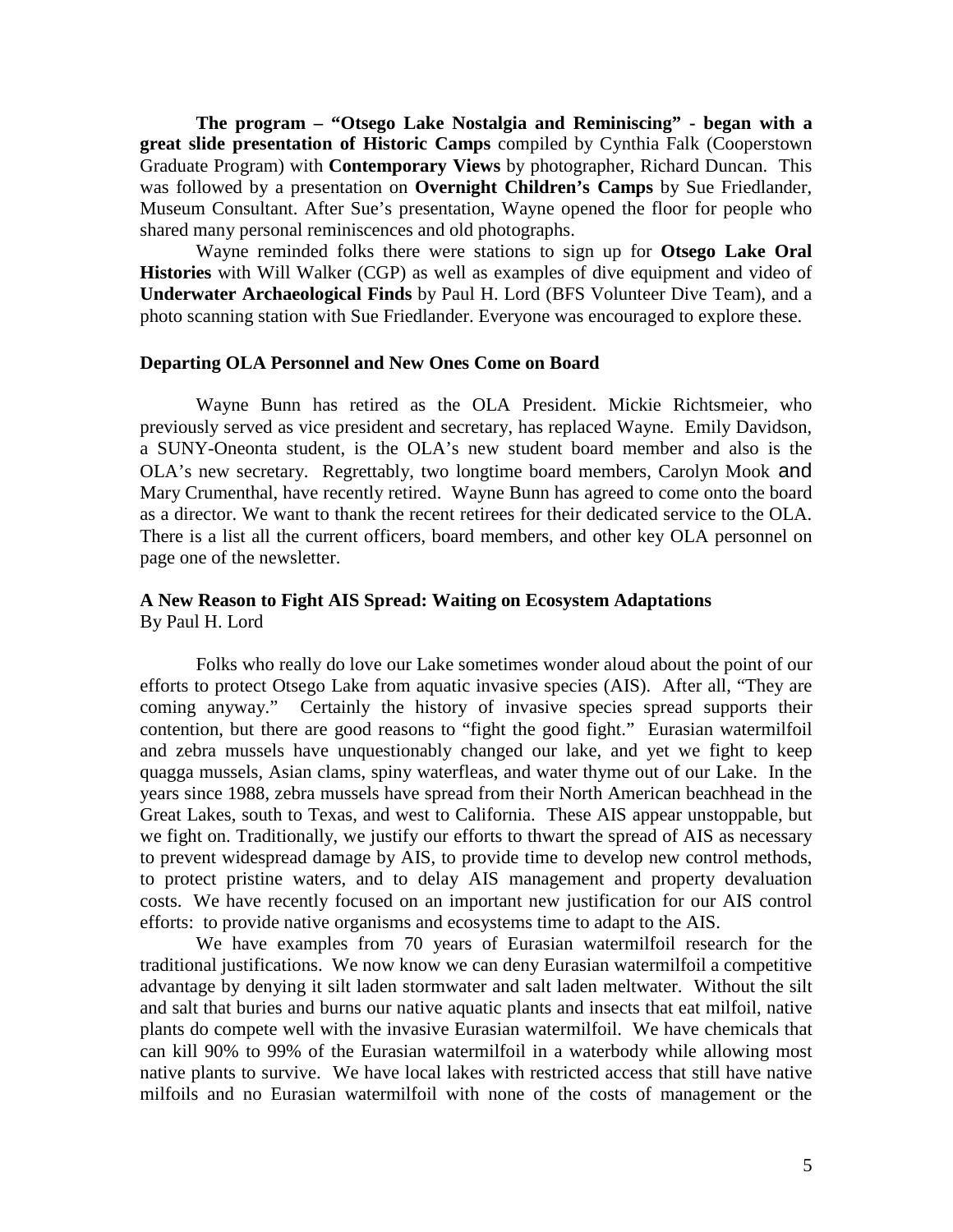\$65,000 average depreciation per lakefront property caused by canopying Eurasian watermilfoil.

We have examples from the last 25 years for the ecosystem adaptation argument. Shortly after Eurasian watermilfoil was noted to be invasive and a nuisance interfering with fishing, boating, waterskiing, swimming, and any number of other lake activities, the Federal government sent a team of biologists to Europe to learn about managing and living with Eurasian watermilfoil. European biologists were puzzled at the interest, but cooperated. (In Europe, Eurasian watermilfoil is a rarely noticed plant.) They worked with their American counterparts and identified 25 small animals that ate Eurasian watermilfoil and kept it from forming the canopies that make Eurasian watermilfoil invasive and recreationally impeding. The American biologists returned home pessimistic about the possibility of controlling Eurasian watermilfoil because the small animals were not found in North America. Since that time, first a moth, and then a weevil, and then a fly and then another fly and then two different caddis flies have been found eating Eurasian watermilfoil. We are now manipulating lake fish populations to ensure small fish don't eat the insects that eat the milfoil.

Eurasian watermilfoil is not the AIS threat-of-the-year for Otsego Lake. With water thyme now in the Erie Canal, in ponds south of us along Rte. 17, and in the NYC metropolitan area, we appear surrounded by this new lake polluting threat. Possibly, we can keep water thyme out of Otsego Lake indefinitely. Even if that proves impossible, upstate New York initiatives have already identified herbicides that impact water thyme selectively. We have, this summer, noted two different aquatic insects eating local water thyme. Let's continue to thwart the spread of all new threats, but let's ensure we are ready for occasional losses knowing that the extra time will ensure each threat is easier to manage.

#### **Submerged Cultural Resources Found in Otsego Lake by BFS Volunteer Dive Team**

Over 2012-2013, the BFS Volunteer Dive Team has found several shipwrecks and a sunken plane during the first two years of a multi-year submerged cultural resources inventory of Otsego Lake. The dive squad primarily conducts a variety of SCUBA and scientific diving tasks including installing navigation buoys, eradicating zebra mussels from Cooperstown's water intake pipe, and research dives to benefit the health of the nine mile long lake. Paul H. Lord, a scientist at SUNY-Oneonta, a Master SCUBA instructor, and OLA Board member directs the dive team. Most significant of the underwater heritage resources that were discovered are a wooden boat dating from just before World War II (1939-1945) and a sunken plane that crashed into the lake in 1948.

The sunken boat, 24 feet long, shows evidence of a catastrophic fire. The shipwreck was found in July 2012 during a Klein side scan sonar survey conducted by GK Consulting, a New Hampshire remote sensing company. Underwater archaeologist Joseph W. Zarzynski, a BFS volunteer diver, funded the sonar survey. The BFS provided the vessel and boat pilots. The sonar survey and dive work is part of a long-term project to map the lake to gain a greater understanding of its cultural and biological resources.

It was not until early August 2013, that BFS volunteer divers Bjorn Eilertsen, Zarzynski, and Lord first visited the 24 foot long shipwreck.

The historic record indicates that 73 years ago, on August 4, 1940, the *Leather-*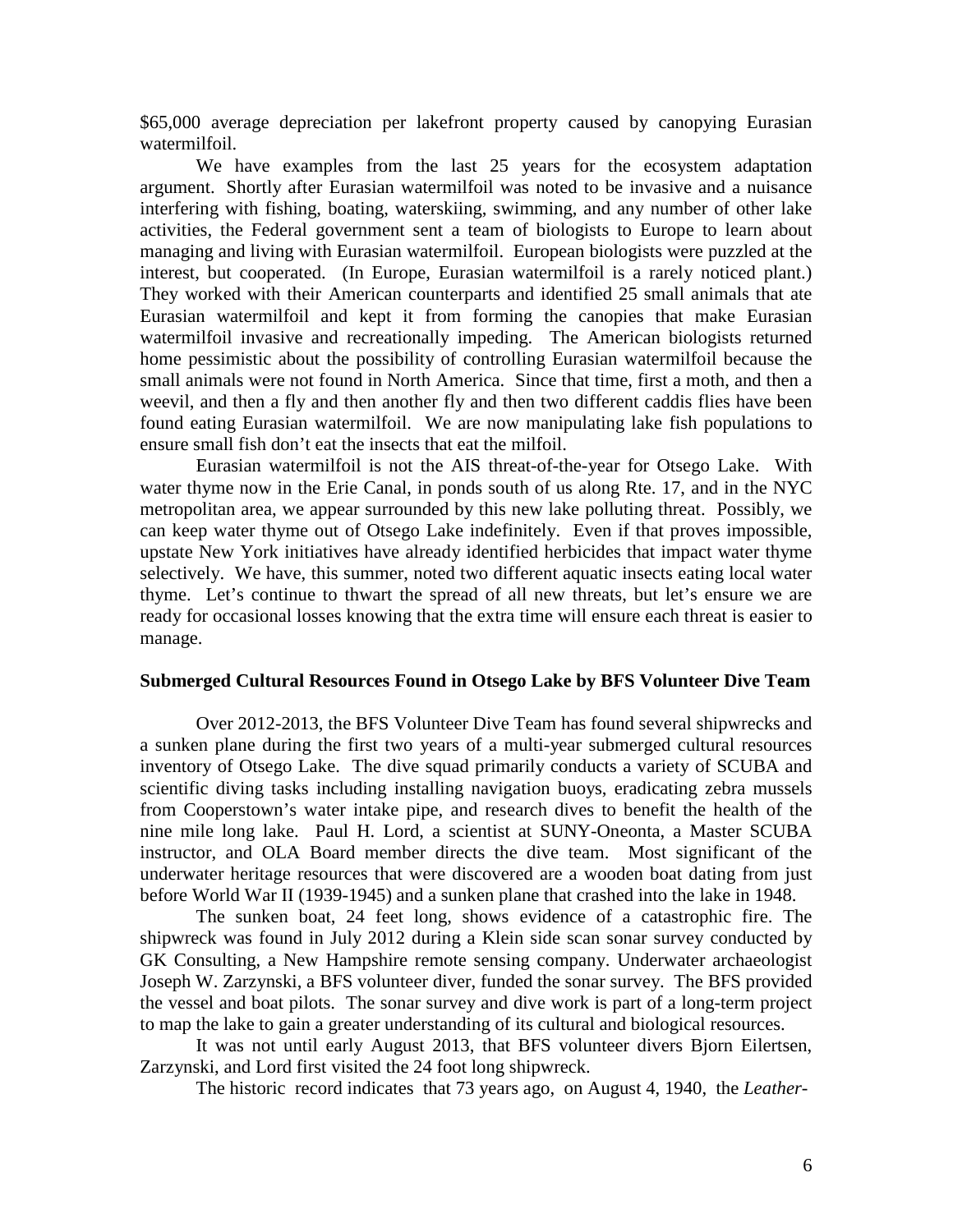*stocking*, a wooden runabout, caught fire after leaking gasoline and burned for 45 minutes before sinking. Renowned Otsego Lake boatman W.T. Sampson Smith owned the vessel. Earlier that day in 1940, Smith's wife took the watercraft with some passengers out to patrol a Star-class sailing race. When those onboard the motorboat smelled gasoline, they returned the vessel to its dock. Sherrill Woodbeck then took the boat to motor it to the Smith boathouse for repairs. After departing the dock, the boat caught fire and drifted northward. Woodbeck fought the blaze with a fire extinguisher, but jumped overboard as the flames grew. A passing boat rescued Woodbeck. The boat burned nearly to the waterline and sank. A local newspaper reported that W.T. Sampson Smith said there was enough boat insurance to cover the cost of the 1938 vessel.

The *Leatherstocking* sits upright on the lake bottom. Its metal cutwater in the bow stands erect, but the fore deck is nearly burned away. The transom is burned, but is largely intact. The vessel's large engine block shows signs of the hot fire. Hull and deck debris lie inside and outside the sunken boat.



Because of its age and its role in the maritime history of the lake, the sunken vessel is considered "historic" and thus is protected by state and Federal laws. The vessel's name, *Leatherstocking*, is synonymous with Otsego Lake's distinct history.

The team shot video of the shipwreck, but did not disturb it. Shipwrecks fill in missing pieces of the lake's history and also attract a variety of biota. The BFS dive team hopes the shipwreck will not be damaged so that researchers in the decades ahead can use yet-to-emerge technology to gain greater information about the sunken watercraft.

On September 22, 2013, the dive team was investigating other side scan sonar targets from the July 2012 remote sensing survey when the group located the heavily damaged remains of an Ercoupe single-engine airplane sunk in Otsego Lake.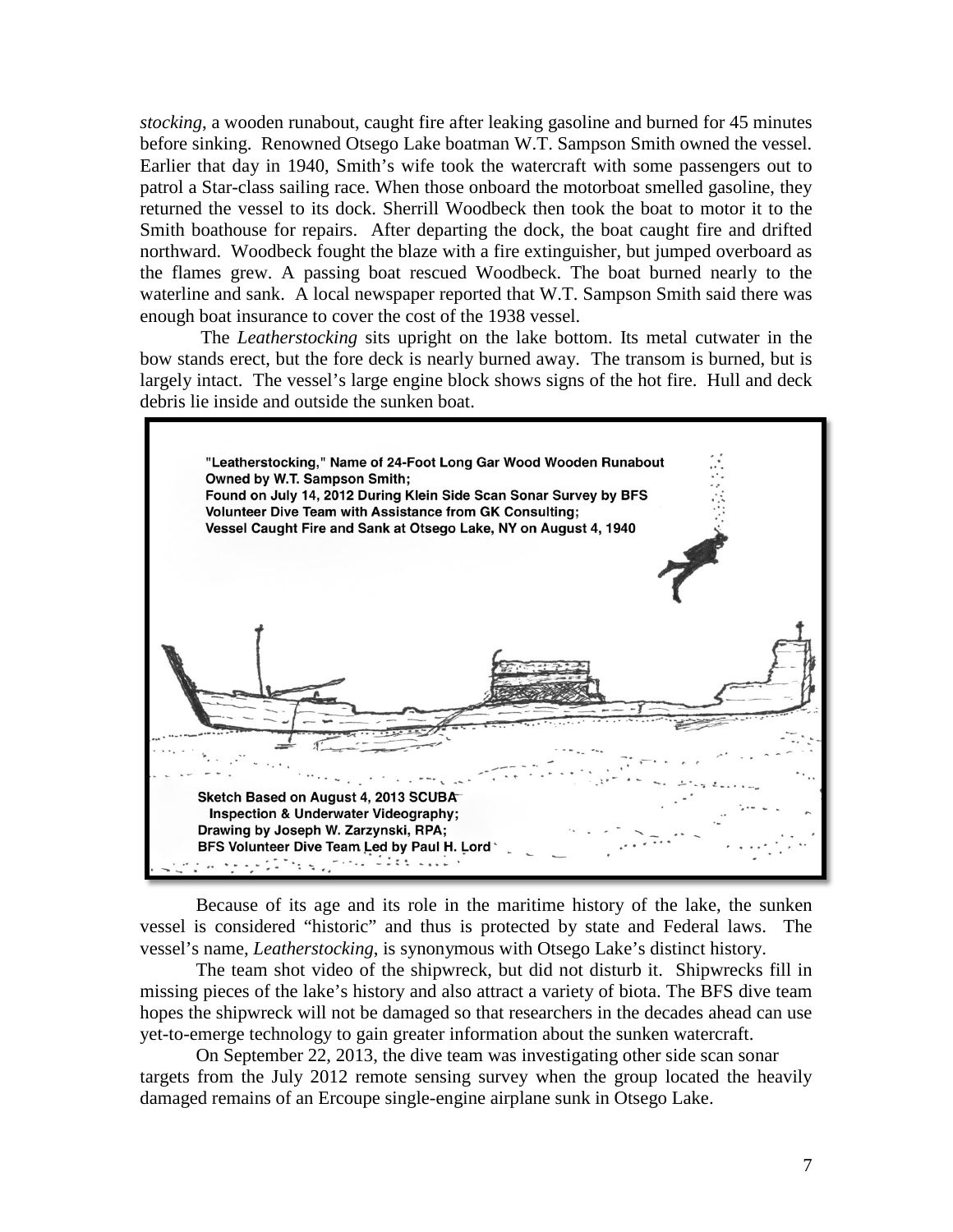

The aluminum aircraft, distinguished by its unique twin-tail configuration, crashed into Otsego Lake around 3 pm on July 13, 1948. Two World War II veterans, Edward Francis and Harold Caulkins, both aged 24, were killed in the aviation accident.

A pilot in another aircraft flying nearby saw the Ercoupe as it began a deadly tailspin from an altitude of 2,500 feet before hitting the lake surface. The bodies of Francis and Caulkins as well as some parts of the plane were recovered in 1948. Francis, a flying instructor, had taken off from the Cooperstown airfield. The Ercoupe was a lightweight, low-wing monoplane that started production shortly before World War II.

In 1964, 16 years after the crash, a Richfield Springs diver named Lee Couchman and his son rediscovered the sunken plane. Couchman reported he had been looking for the sunken aircraft "on and off for the better part of 10 years." Couchman told a newspaper reporter that he brought up parts of the small airplane on the first dive. Couchman and another Richfield Springs scuba enthusiast, Terry Crandall, later made dives on the sunken plane wreck. Crandall reported that in 1964, they attempted to raise the sunken aircraft using a metal barrel and tire inner tubes as flotation. However, as they were towing the plane by boat toward the south end of the lake, it broke from its towing harness and sank, to become a legendary mystery of the "Glimmerglass Lake."

"For decades this sunken plane has been a bit of a 'phantom', part of the lore of our picturesque lake," said Lord. "I was wondering if our dive team would ever come upon it."

The BFS Volunteer Dive Team and boat support personnel involved with the September 22, 2013 dive inspection were Lee Ferrara, Chip Dunn, Jim Vogler, Kaylee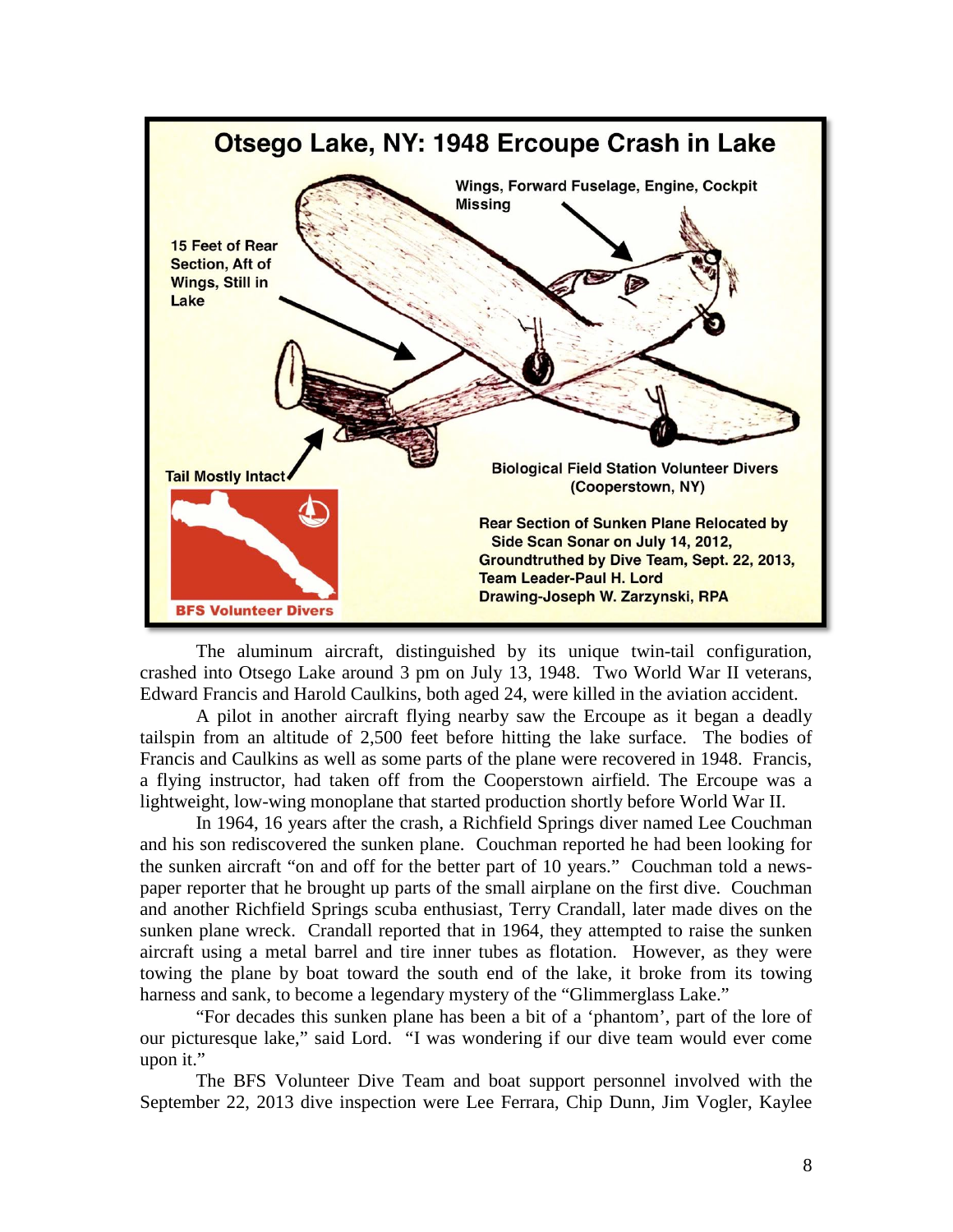Herzog, Dale Webster, and Joseph W. Zarzynski. Paul H. Lord oversaw the dive. Following the SCUBA unit's non-invasive inspection, the divers reported that about 15 feet of the rear of the aircraft, the section aft of the wings, is all that remains. The twintail is partially intact, but the fuselage is severely broken apart. Parts of the sunken aircraft were reportedly recovered during the 1948 and 1964 salvage efforts.

Because of its age, over 50 years old, and since the 1948 plane accident is significant in local history, the sunken aircraft is protected by state and Federal historic preservation laws. There are no plans to recover it. Following this season's shipwreck inventory fieldwork, the team will report to New York State the locations and details of the several shipwrecks and the sunken plane discovered the past two years.

# **OLA's "Most Wanted" Gifts for the Holidays**

Take advantage of our \$50 Holiday Special Gift Package: An OLA T-shirt and cap in a tote bag or a denim shirt in a tote bag. Contact: Scottie Baker (607)-547-5356.



This is a sample of some of the OLA items for sale (Photo courtesy of Scottie Baker).

# **Request for Seasonal Holiday Donation to the OLA**

Please consider making a seasonal donation to the OLA. Your donation goes directly into projects for the welfare of Otsego Lake. Your gift is tax deductible as allowed by law. Mail your check, made out to the **Otsego Lake Association**, to: David Sanford, OLA Treasurer, P.O. Box 13, Springfield Center, NY 13468. Thank you.